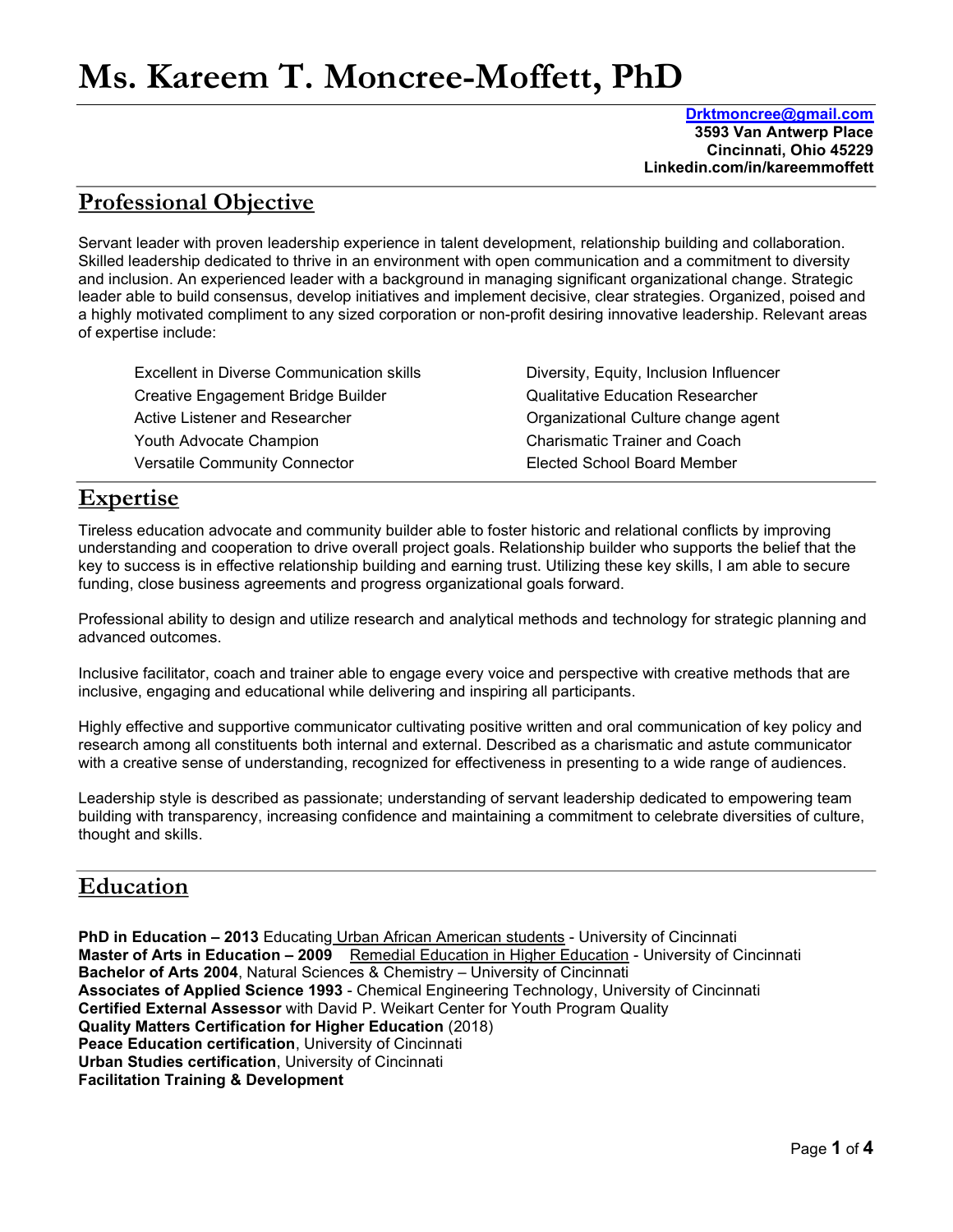## Professional Experiences

#### 2022-2026 Elected Member, Board of Education, Cincinnati City School District (www.cps-k12.org)

Cincinnati Public School is Greater Cincinnati's largest school district and Ohio's third largest, serving about 36,000 students (preschool to 12th grade) in 66 schools spread across a 91-square mile district in southwest Ohio. Endorsed by the Ohio and Hamilton County Democratic Party. One of seven members elected to four-year terms, developed an effective campaign strategy to become one of three non-incumbents elected from six candidates. Term will begin January, 2022.

### 2014 – Present Moncor LLC Consulting, Cincinnati, Ohio Owner & Lead Consultant (www.moncorinc.org)

MBE & EDGE Certified for the State of Ohio, the city of Cincinnati and the city of Columbus. Moncur's mission is to develop and support efforts of organizations, nonprofits and schools towards the advancements in workforce development, professional development, coaching and educational achievement. Contracted facilitation for advocacy and cultural competency training and program assessment. Moncor has developed a Peer Mediation program successfully piloted in two schools within Cincinnati Public Schools for the 2019-20 school year.

### 2019-Present Youth Lead Alliance: Hear Us Now **Director** (www.hearusnowalliance.com)

Youth Lead Alliance is nonprofit with a program entitled Hear Us Now that convenes students and partnering organizations from across the Greater Cincinnati area to inform business, community and corporate leaders on the concerns of young people and they collectively work on solutions under a Project or Cased-based curriculum. Hear Us Now connects youth to youth, youth to varying organizations and youth serving organizations to each other to magnify youth voices. Hear Us Now has youth facilitated Think Tanks, A youth Executive Team, a partner organization team and a student facilitated social media summit.

## 2013 – 2021 Cincinnati State Community & Technical College, Cincinnati, Ohio Adjunct Math Professor (www.cincinnatistate.edu)

Adjunct Professor in the Humanities and Social Sciences department teaching Quantitative Reasoning Math classes. Student surveys demonstrate at least 80% success and increased confidence rate of students

#### 2009-2014 University of Cincinnati, Cincinnati, Ohio Assistant Director, Academic (www.uc.edu)

Worked under a Federal GEARUP grant to the University of Cincinnati. Academic consultant to science and math with co-teaching, Designed and implemented academic curriculum, facilitated presentations for school Administrators, faculty and parents. Taught students in a cohort in 5th-8th Grades and followed them to graduation, at the conclusion of the grant. In 2013-14, I successfully taught

Geophysics for the academic year to  $10<sup>th</sup>$  graders.

## 2006-2009 University of Cincinnati, Cincinnati, Ohio Academic Advisor, Center for Access & Transition (www.uc.edu)

Provided academic advising to incoming freshman assisting students with matriculation requirement needed to successfully navigate into their major choices. Also taught a First Year Experience class to incoming freshman and transfer students as an Adjunct Professor.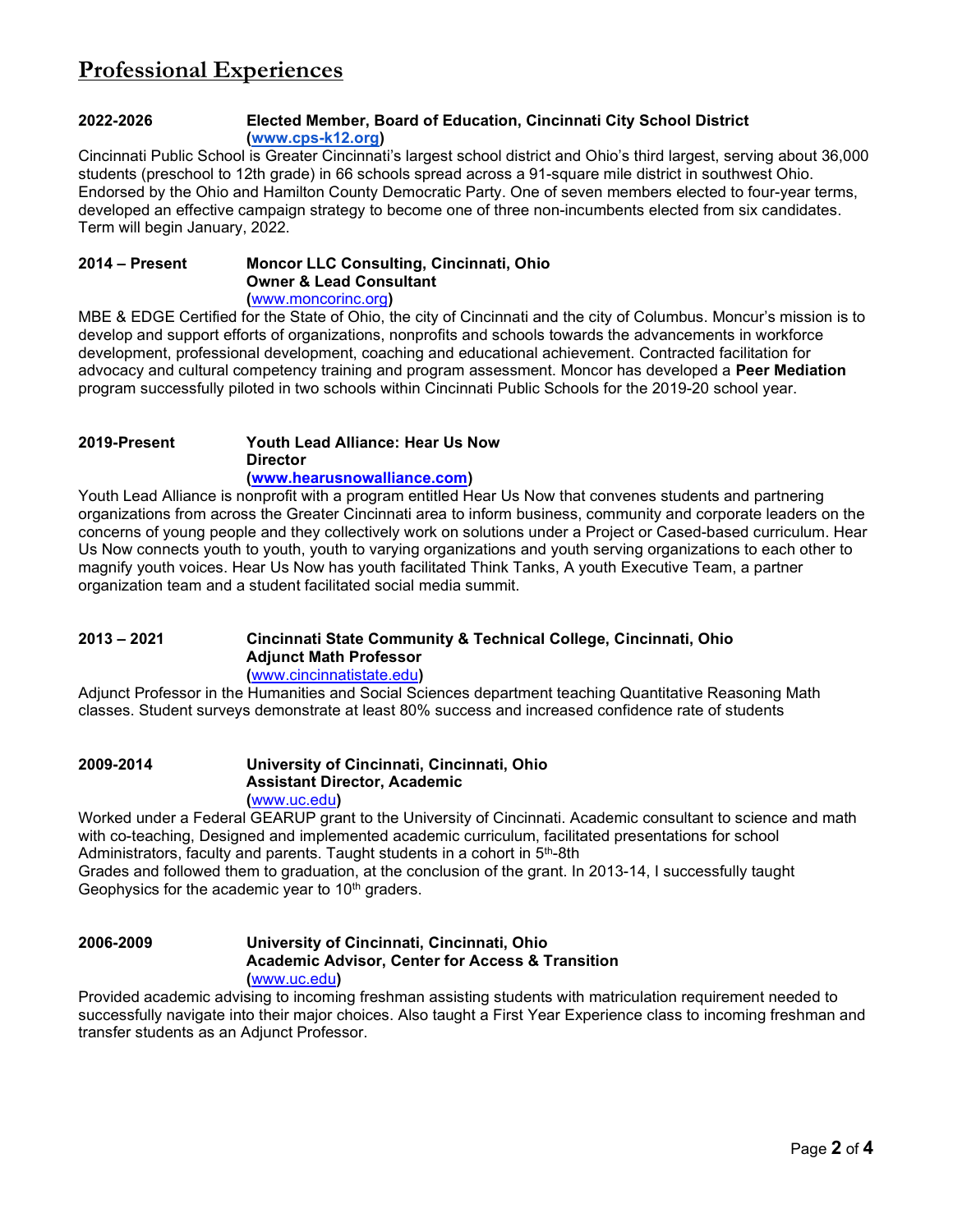## 2002-2005 Ursuline Academy, Blue Ash, Ohio Director of Diversity Programs & Services (www.ursulineacademy.org)

Created, Implemented, Directed and Evaluated the diversity and inclusion program for the school to include minority recruitment and retention, parental engagement, community engagement and inclusion, faculty & staff training and development, Independent school consortium programming and development with leading Independent schools in Cincinnati, directing the city's first Diversity Teen Summit and designed & directed a youth mentoring program entitled Sisters In Spirit for middle school students and families.

## Community Development & Volunteering

## 2014-present Moncor LLC, Lead Consultant and Owner

(www.moncorinc.org)

An Educational Research and Consulting company providing public speaking on social concerns for awareness to youth, parents and organizations. Moncor provides educational and social research on current social constructs and phenomena catering to the specific needs of individual organizations, groups and entities. Training specialties include cultural audits for schools and organizations, conflict resolution training, youth and leadership development programming within our organizations and communities. Moncor is innovatively taking the lead in creating and developing a women's movement entitled 'Sisters in Spirit', and a creative documentary entitled, 'Project Reach back for student athletes nationwide. Moncor LLC is a certified minority business with the State of Ohio, the City of Cincinnati and the city of Columbus. Moncor LLC is registered with the Federal Government in SAM and has a CAGE code.

## 2014-2019 Elected Chairperson, Withrow High School Local School Decision Making Committee (LSDMC) (http://withrow.cps-k12.org/)

During the 2013 school year, I was appointed to serve as a parent member of the Local School Decision Making Committee (LSDMC) for Withrow High School. This membership includes working with school staff, administration and community partners to advance the best interests of the students and staff of the school. Voted Chairperson 2017-present and led two Principal searches with collection of qualitative and quantitative data of staff, parents and students. Our leadership team created and developed an interview rubric and analyzed data. As the elected Chair and in an effort to include a variety of voices, I conducted 'listening sessions' collecting qualitative data to analyze school effectiveness and strategic planning.

#### 2018-present Appointment by Cincinnati Public School Board to SPEC Committee (https://www.cps-k12.org/about-cps/board-of-education/strategy-committee)

The Strategic Planning and Engagement Committee is charged with developing a strategic plan for Cincinnati Public Schools ("CPS") by the start of the 2019-20 school year. The strategic plan shall promote CPS' commitment to equity and excellence. The Board will appoint five community members to this committee to seek input from and generate awareness of the Board's strategic planning work throughout the CPS community.

## 2017 & 2021 School Board Candidate and Elected School Board Member

In the 2017 election for Cincinnati Public School Board as a first-time political candidate, I earned 8035 (4.42%) votes from a field of 13 candidates. In 2021, I secured the Hamilton County and Ohio Democratic Party Endorsement and became an elected member of the Cincinnati City School District earning nearly 30,000 votes. The four-year term will begin in January 2022.

## 2020-present University of Cincinnati Women in Engineering Advisory Committee Member

As an alumna of the College of Engineering and Applied Sciences, I take advantage of every opportunity to support, encourage and mentor women and girls in the Engineering, STEM and STEAM fields and careers. This opportunity is out of the Office of Inclusive Excellence and Community Engagement from the University of Cincinnati College of Engineering and Applied Science.